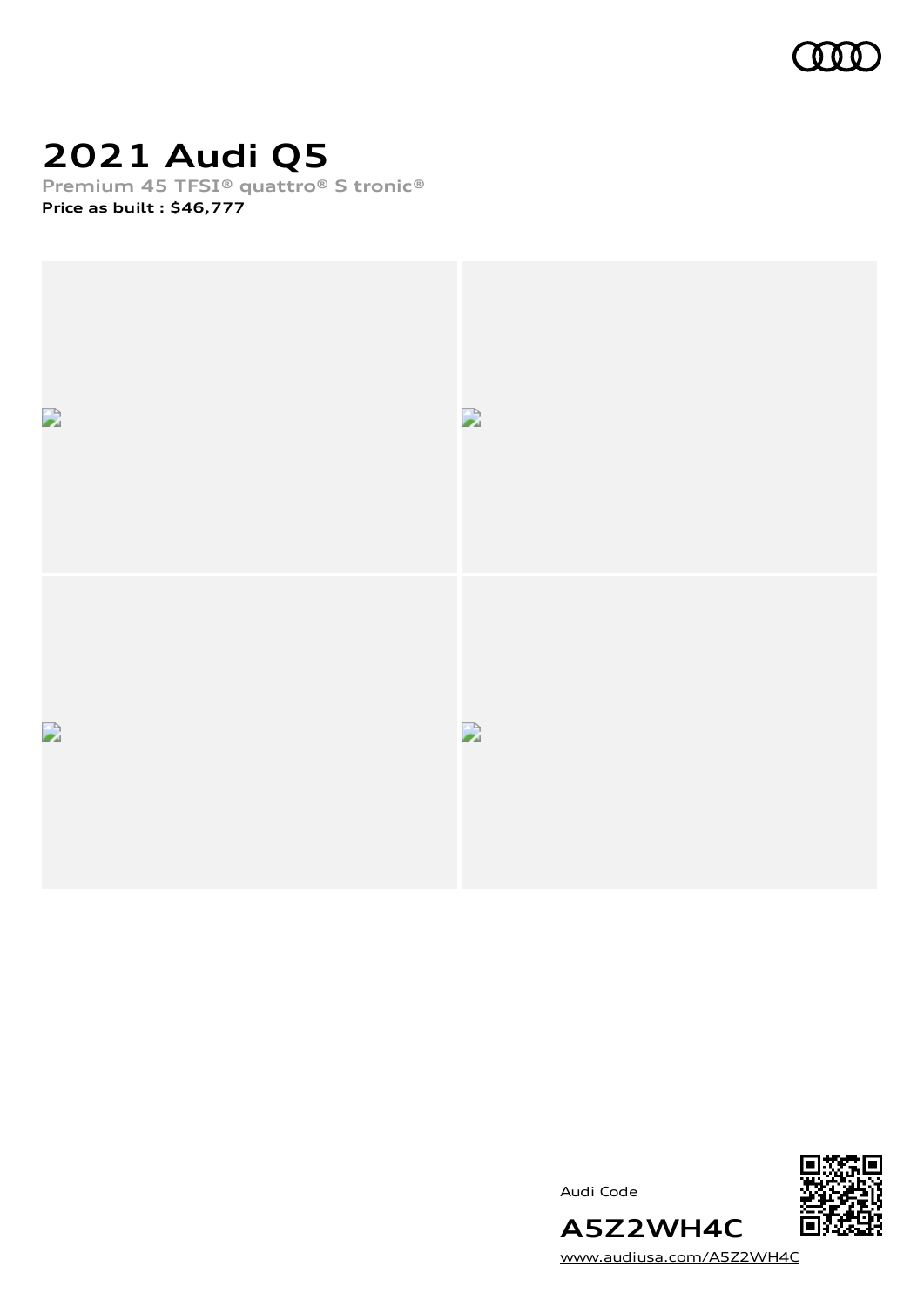# **Summary**

### **Audi 2021 Audi Q5** Premium 45 TFSI® quattro® S tronic®

**Price as buil[t](#page-10-0)** \$46,777

### **Exterior colour**

Brilliant Black

## $\overline{\phantom{a}}$

### **Further Information**

|                 | N٥           |
|-----------------|--------------|
| Mileage         | 12,607 miles |
| Type of vehicle | Used car     |

## **Warranty**

### **Interior colour**

| Seats     | Black with Rock Gray stitching |
|-----------|--------------------------------|
| Dashboard | Black                          |
| Carpet    | Black                          |
| Headliner | Gray                           |

### **Audi Code** A5Z2WH4C

**Your configuration on www.audiusa.com** [www.audiusa.com/A5Z2WH4C](https://www.audiusa.com/A5Z2WH4C)

**Commission number** 901e25ab0a0e09af5ee7

### **Technical Specifications**

| Engine type                  | 2.0-liter four-cylinder                       |
|------------------------------|-----------------------------------------------|
| stroke                       | Displacement/Bore and 1,984/82.5 x 92.8 cc/mm |
| Max. output                  | 261 HP                                        |
| Torque                       | 273 lb-ft@rpm                                 |
| Top track speed              | 130 mph $1$                                   |
| Acceleration (0 - 60<br>mph) | 5.7 seconds                                   |
| Recommended fuel             | Premium                                       |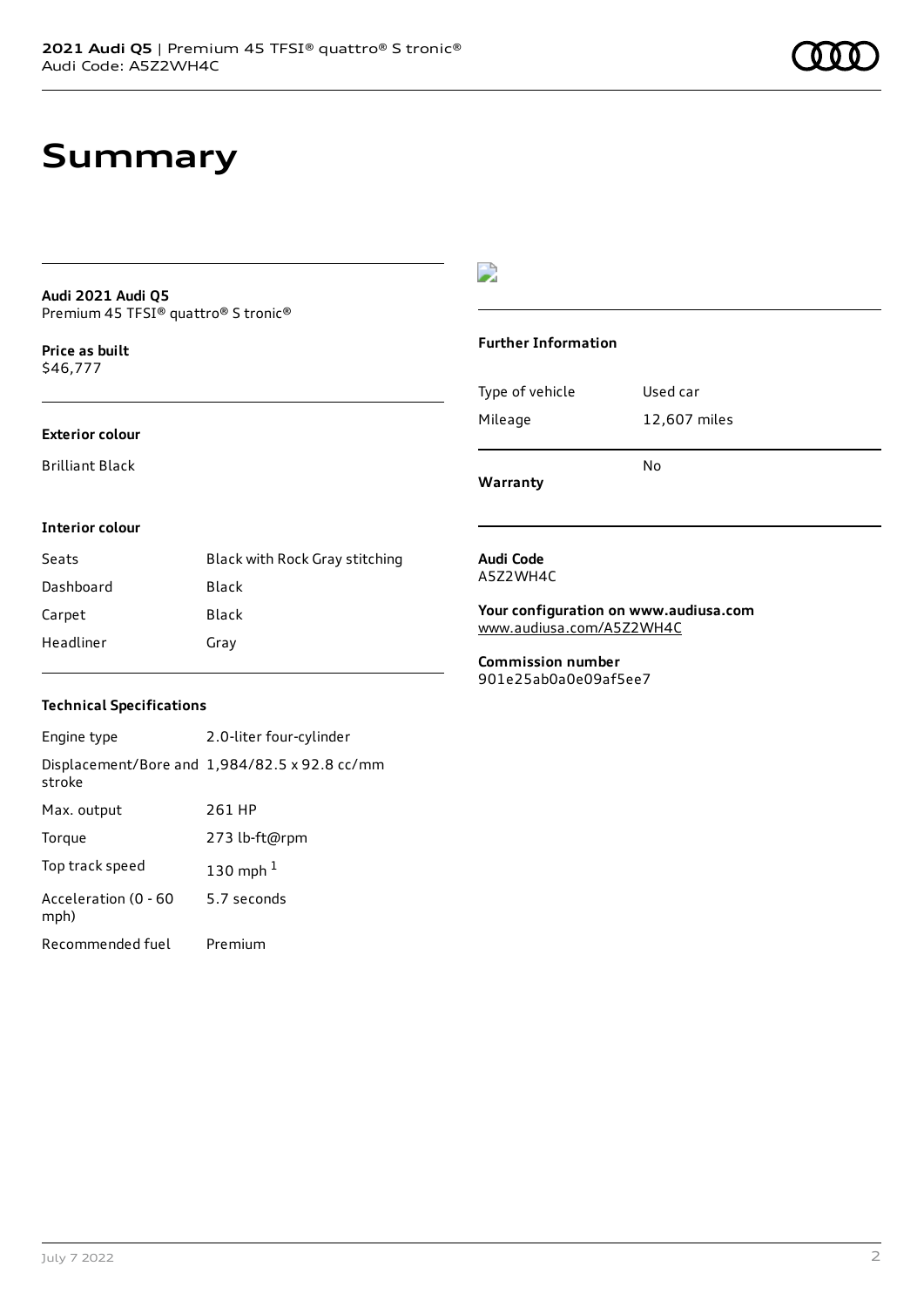# **Equipment**

Brilliant Black

Audi advanced key-keyless start, stop and entry

Power-adjustable, auto-dimming, power-folding, heated exterior side mirrors with memory

Convenience package

Power panoramic sunroof

Birch Wood Natural Gray Brown inlays

SiriusXM® with 90-day All Access trial subscription







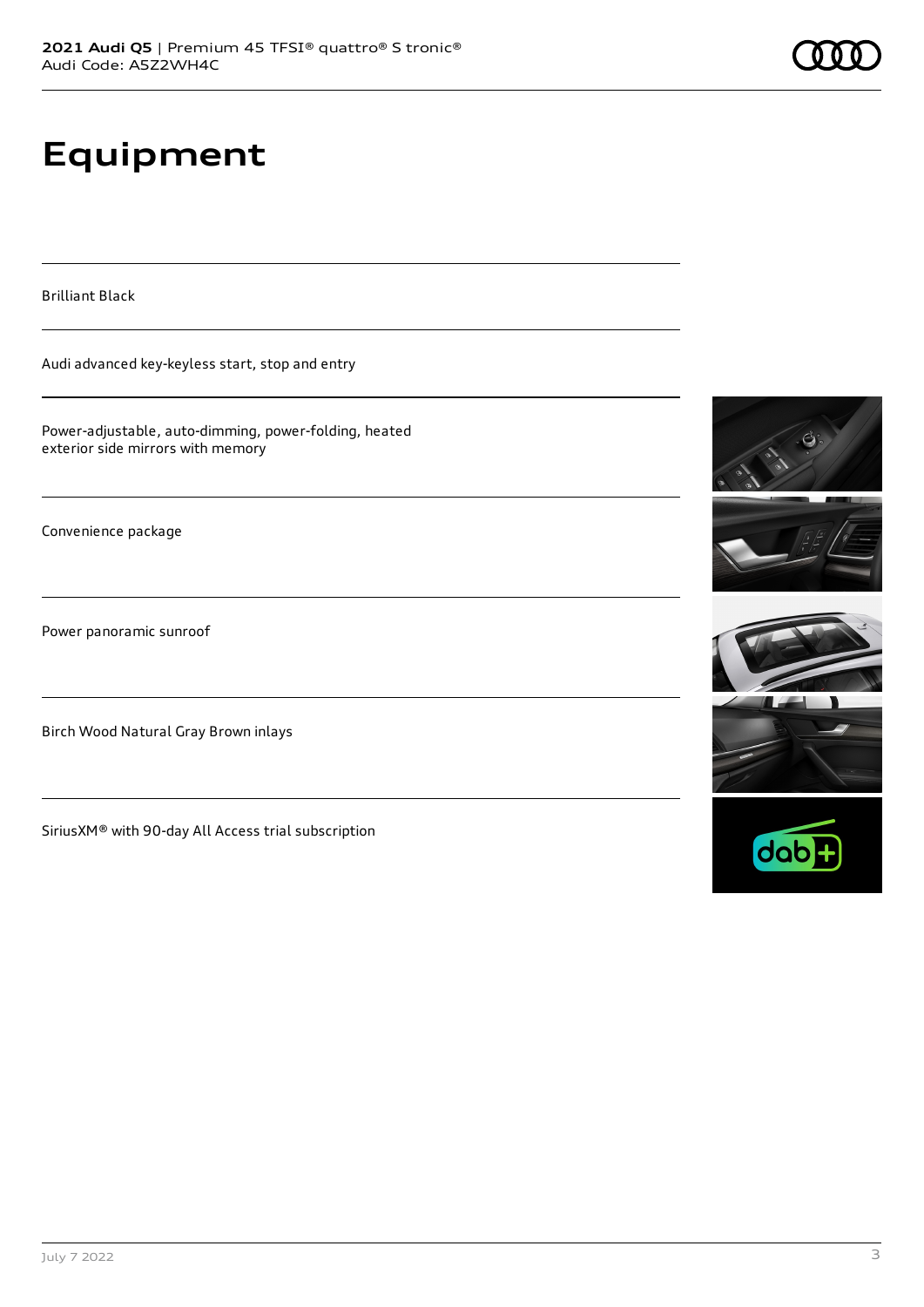| 4UB             | Driver and front passenger airbags                              |
|-----------------|-----------------------------------------------------------------|
| UH1             | Electromechanical parking brake                                 |
| 8T2             | Cruise control system                                           |
| VC <sub>2</sub> | Garage door opener (Homelink®)                                  |
| 4H5             | Electronic rear child door locks                                |
| OZ7             | Speed-sensitive electromechanical power<br>steering system      |
| 7K6             | Tire-pressure monitoring system                                 |
| 4X3             | Advanced Airbag Protection System                               |
| 3B7             | Lower Anchors and Tethers for Children<br>(LATCH) in rear seats |
|                 |                                                                 |

### **Exterior**

| 1D8             | Trailer hitch provision                               |
|-----------------|-------------------------------------------------------|
| 1S1             | Tool kit and floor jack                               |
| 1 B A           | Standard suspension                                   |
| 3S1             | Aluminum roof rails                                   |
| 5]1             | Tailgate roof spoiler                                 |
| 8IT             | Full LED headlights with DRL signature                |
| HX <sub>2</sub> | 235/60 R18 all-season tires                           |
| 8VM             | LED taillights with dynamic turn signal               |
| VJ1             | Full paint finish                                     |
| 4KC             | Heat-insulating side and rear windows                 |
| 47 <sub>B</sub> | Aluminum trim around exterior windows                 |
| 41 V            | 18" 5-arm-star design wheels with all-season<br>tires |

# 4M3 Four beverage holders 7M1 Aluminum front door sill inlays 6NJ Light cloth headliner 9AQ Three-zone automatic climate control system 4L7 Auto-dimming interior rear view mirror with digital compass and Integrated Toll Module® QQ1 LED interior lighting package 6E3 Front center armrest 7F9 Leather-wrapped gear selector 4E7 Power tailgate 5XF Driver and front-passenger extendable sun visors with illuminated vanity mirrors 3NS Sliding, split folding 40/20/40 rear

N1P Leather seat covers 4A3 Heated front seats

**Infotainment and Driver Assistance**

QE1 Storage package

**Interior**

| 6K9 | Audi pre sense <sup>®</sup> city                                                               |
|-----|------------------------------------------------------------------------------------------------|
| 2H1 | Audi drive select                                                                              |
| IU1 | Audi smartphone interface                                                                      |
| IW3 | Audi connect <sup>®</sup> CARE assistance and security<br>services (limited time subscription) |
| 7X2 | Parking system plus                                                                            |
| 7W3 | Audi pre sense® basic and rear                                                                 |
| KA2 | Rear view camera                                                                               |
| 8G1 | High beam assist                                                                               |
|     |                                                                                                |

seatbacks with adjustable recline

# **(1/2)**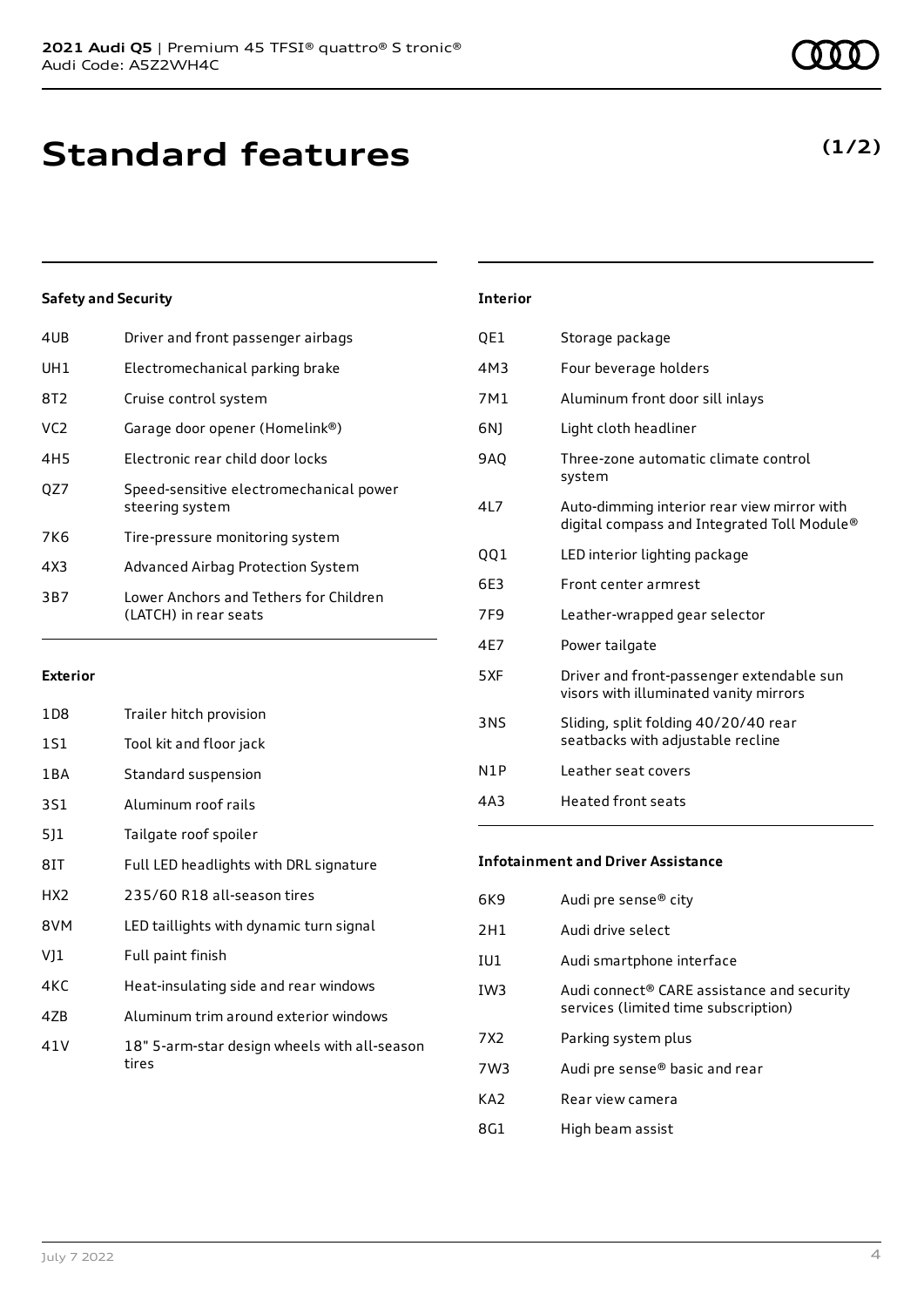**(2/2)**

# **Standard features**

### **Infotainment and Driver Assistance**

| 9VD | Audi sound system                                                 |
|-----|-------------------------------------------------------------------|
| 9S7 | 7.0" color driver information system                              |
| 7Y1 | Audi side assist                                                  |
| 613 | Audi active lane assist                                           |
| 9ZX | Preparation for mobile phone (Bluetooth®)<br>with streaming audio |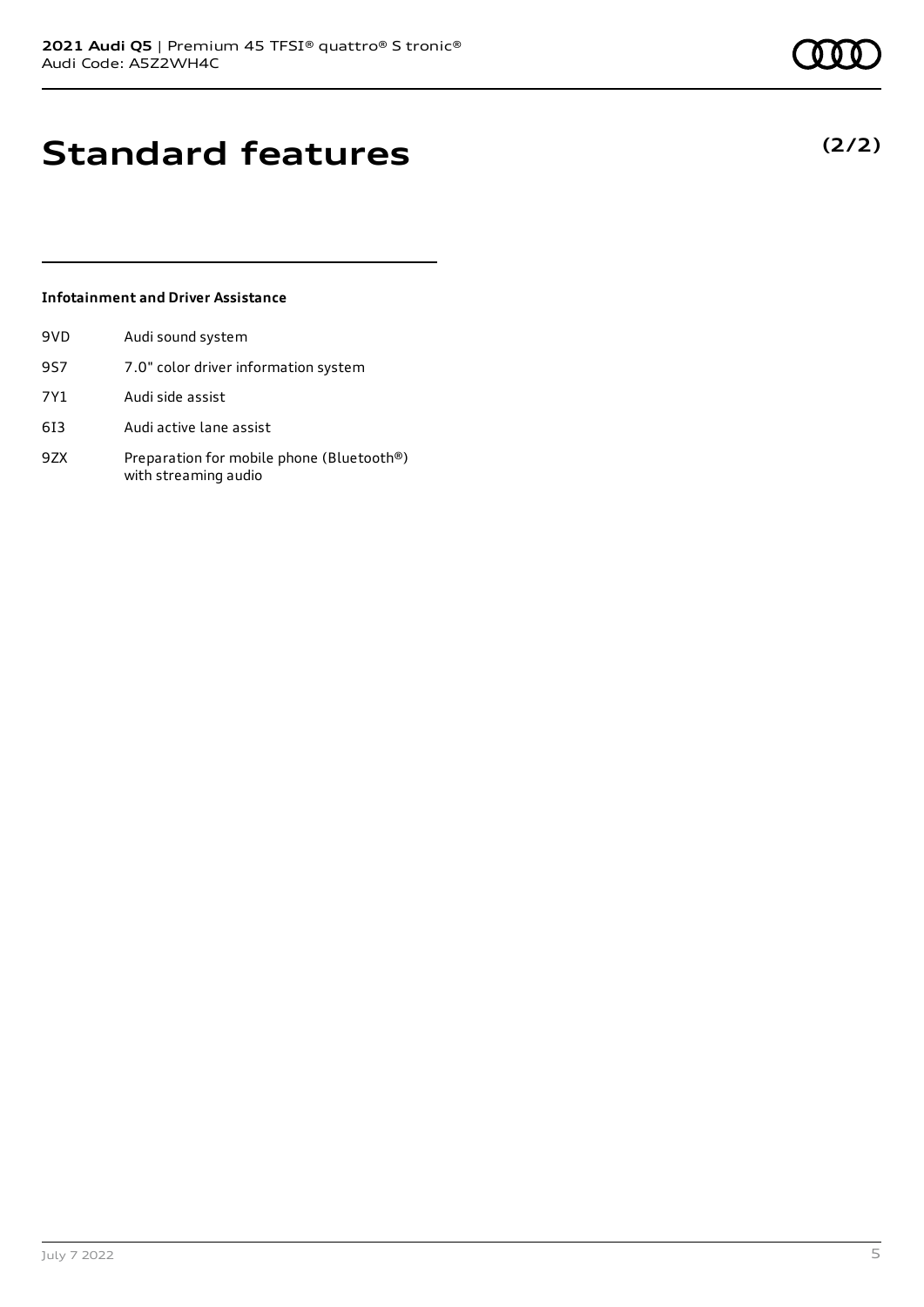# **Dealer remarks**

CARFAX One-Owner. Clean CARFAX. Black Leather, ABS brakes, Alloy wheels, Audi Advanced Key, Auto-Dimming Power Folding Exterior Mirrors, Compass, Convenience Package, Driver Seat Memory, Electronic Stability Control, Front dual zone A/C, Heated door mirrors, Heated front seats, Heated Steering Wheel, Illuminated entry, Low tire pressure warning, Power Liftgate, Remote keyless entry, SiriusXM All Access Service, Traction control.23/28 City/Highway MPG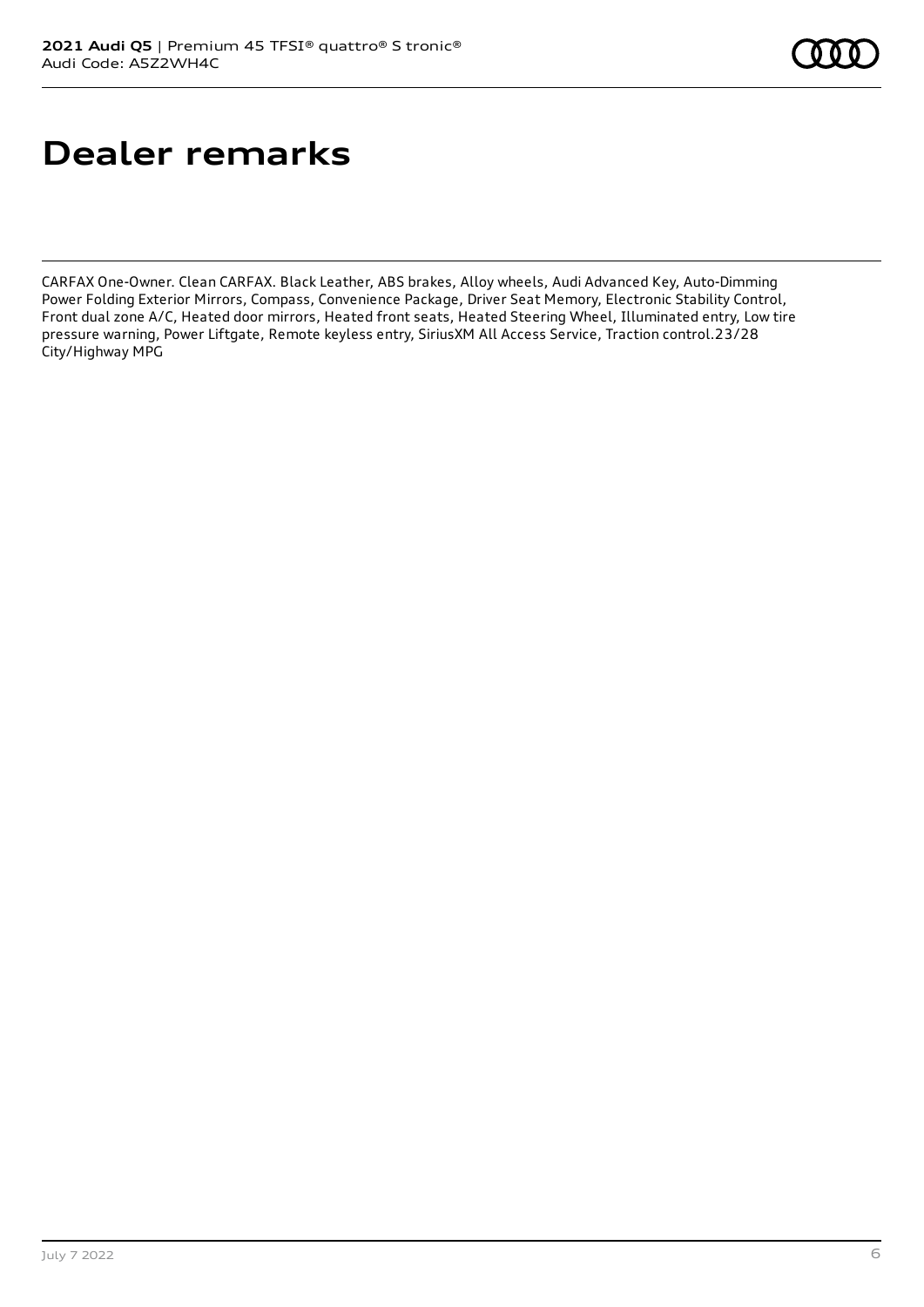# **Technical Specifications**

**(1/2)**

| <b>Engineering   Performance</b>            |                                                                       | <b>Steering</b>                 |                                                                                |
|---------------------------------------------|-----------------------------------------------------------------------|---------------------------------|--------------------------------------------------------------------------------|
| Engine type                                 | 2.0-liter four-cylinder                                               | Steering type                   | Electromechanical progressive<br>steering system                               |
| Power Level                                 | 45                                                                    | Turning diameter, curb- 38.7 ft |                                                                                |
| Max. output                                 | 261 HP                                                                | to-curb                         |                                                                                |
| Displacement                                | 2.0 l                                                                 | Steering ratio                  | 15.9:1                                                                         |
| Towing capacity                             | 4,400 lb                                                              |                                 |                                                                                |
| Torque                                      | 273 lb-ft@rpm                                                         | Suspension                      |                                                                                |
| Valvetrain                                  | 16-valve DOHC with Audi valvelift<br>system and variable valve timing | Front axle                      | Five-link suspension - Audi comfort                                            |
| Acceleration (0 - 60<br>mph)                | 5.7 seconds                                                           | Rear axle                       | suspension<br>Five-link suspension - Audi comfort                              |
| Engine block                                | Cast-iron                                                             |                                 | suspension                                                                     |
| Induction/fuel injection Turbocharged/TFSI® |                                                                       |                                 |                                                                                |
| Cylinder head                               | Aluminum-alloy                                                        | <b>Brakes</b>                   |                                                                                |
| stroke                                      | Displacement/Bore and 1,984/82.5 x 92.8 cc/mm                         | Front brakes                    | 13.3 (ventilated disc) in                                                      |
| Top track speed <sup>1</sup>                | 130 mph                                                               | Rear brakes                     | 13.0 (ventilated disc) in                                                      |
| <b>Electrical system</b>                    |                                                                       | <b>Body</b>                     |                                                                                |
| Hybrid engine                               | 12-volt Mild Hybrid Electric Vehicle<br>(MHEV) technology             | Material                        | Lightweight technology-multi-<br>material construction (steel and<br>aluminum) |
| Transmission   Drivetrain                   |                                                                       | <b>Warranty   Maintenance</b>   |                                                                                |

| Drivetrain type | quattro <sup>®</sup> all-wheel drive with ultra <sup>®</sup><br>technology |
|-----------------|----------------------------------------------------------------------------|
| Transmission    | Seven-speed S tronic <sup>®</sup> dual-clutch<br>automatic transmission    |

| Warranty | 4-year/50,000-mile Audi New |
|----------|-----------------------------|
|          | Vehicle Limited Warranty    |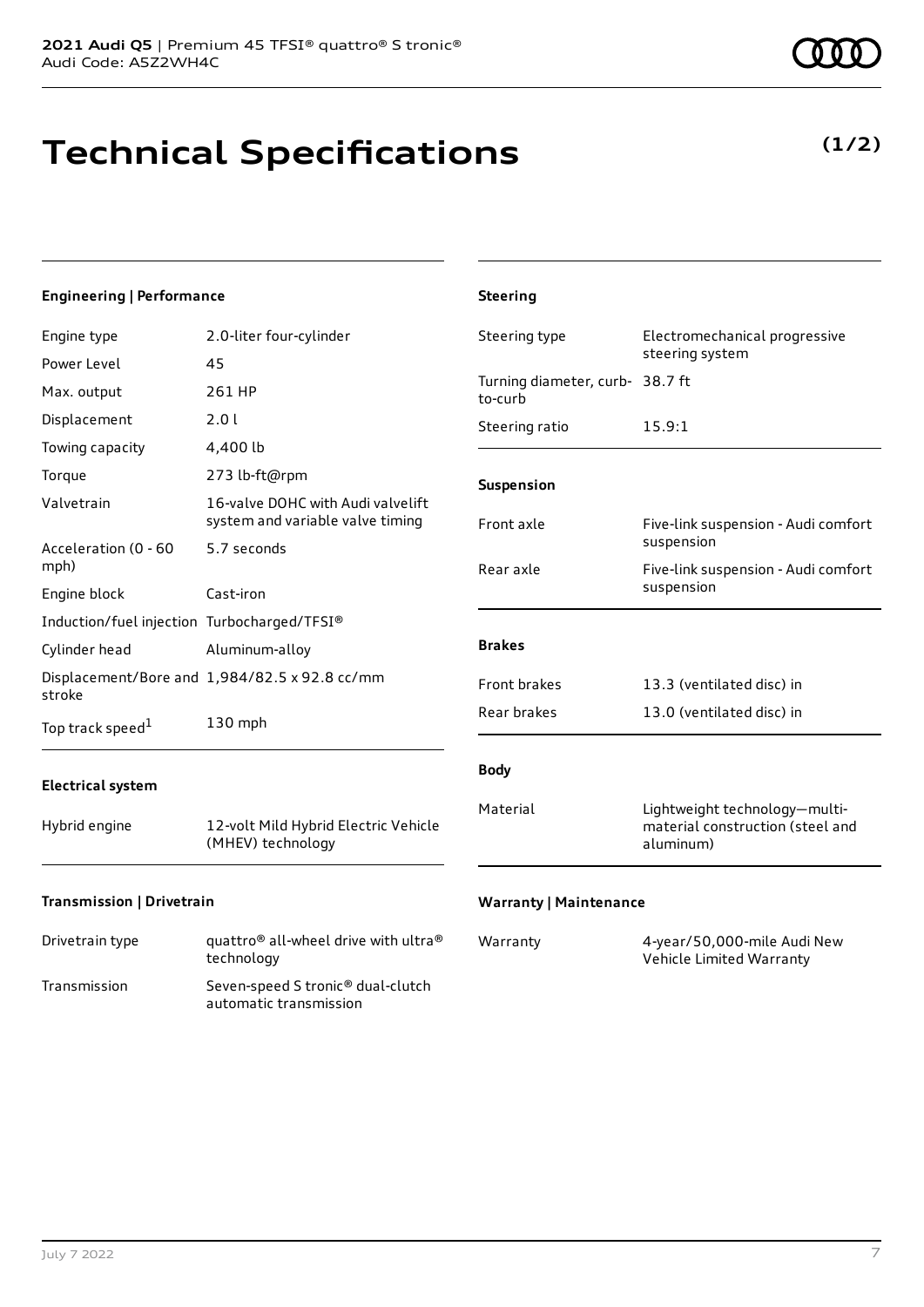# **Technical Specifications**

### **Exterior Measurements**

| Height                           | 65.5 in  |
|----------------------------------|----------|
| Overall width without<br>mirrors | 74.5 in  |
| Length                           | 184.3 in |
| Wheelbase                        | 111.0 in |
| Overall width with<br>mirrors    | 84.2 in  |
| Track rear                       | 63.3 in  |
| Track front                      | 63.6 in  |
| Curb weight                      | 4.079 lb |

### **Interior measurements**

| Seating capacity                          | 5                                                  |
|-------------------------------------------|----------------------------------------------------|
| Shoulder room, rear                       | 56.5 in                                            |
| Head room with front<br>sunroof           | 38.1 in                                            |
| Leg room, rear                            | 38.0 in                                            |
| Shoulder room, front                      | 57.7 in                                            |
| Head room with rear<br>sunroof            | 37.7 in                                            |
| Head room, rear                           | 39.3 in                                            |
| Leg room, front                           | 40.9 in                                            |
| Head room, front                          | 39.6 in                                            |
| Cargo volume, rear<br>seatbacks up/folded | 25.8/54.0 (25.6/53.5 with<br>sunroof) cu ft, cu ft |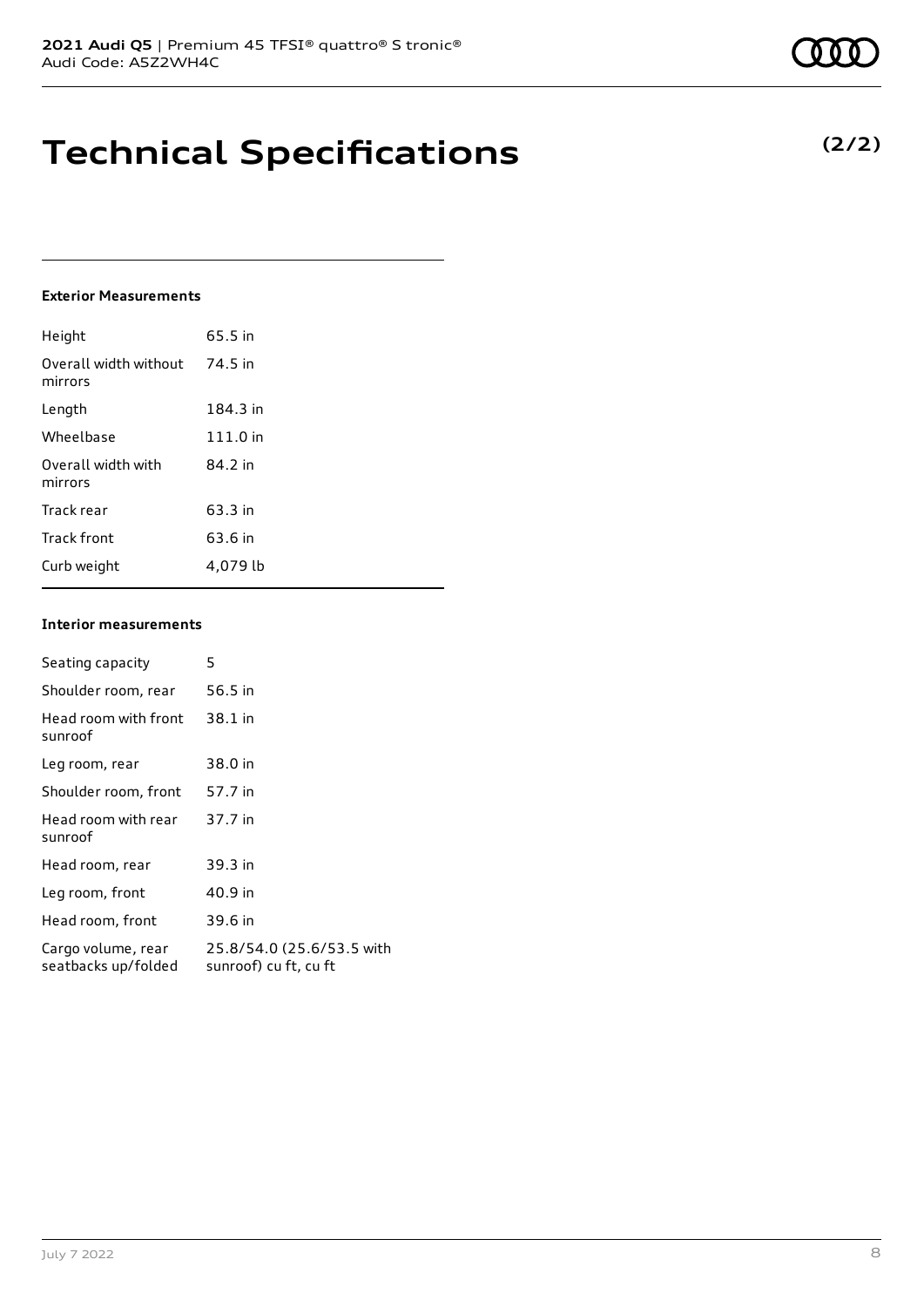# **Consumption- and emission**

**Consumption by NEDC**

combined 25 mpg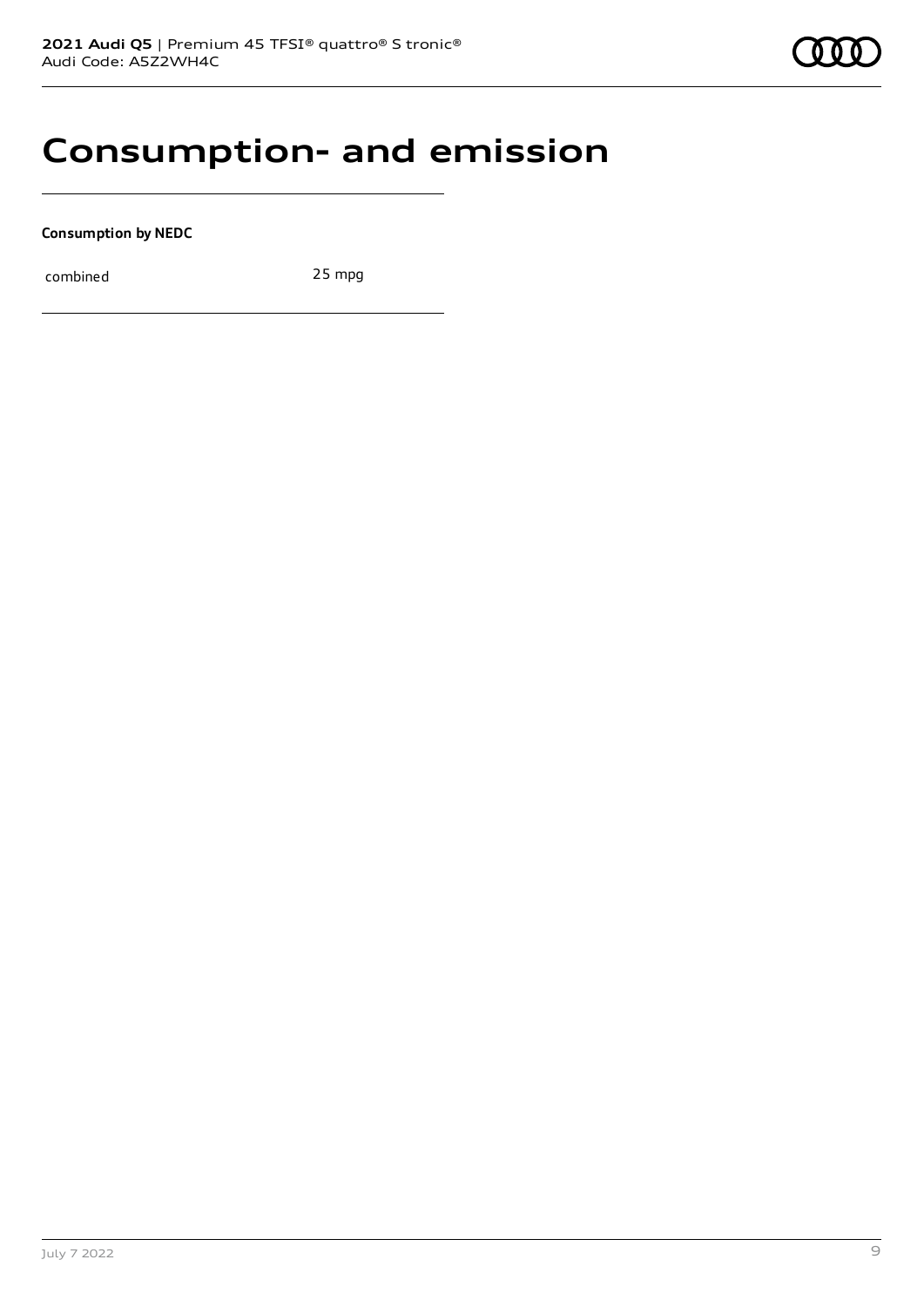

# **Contact**

Dealer **Audi Freehold**

3561 Us Route 9 07728 Freehold NJ

Phone: +17328108000 FAX: 1111111111

www: [https://www.audifreehold.com](https://www.audifreehold.com/)